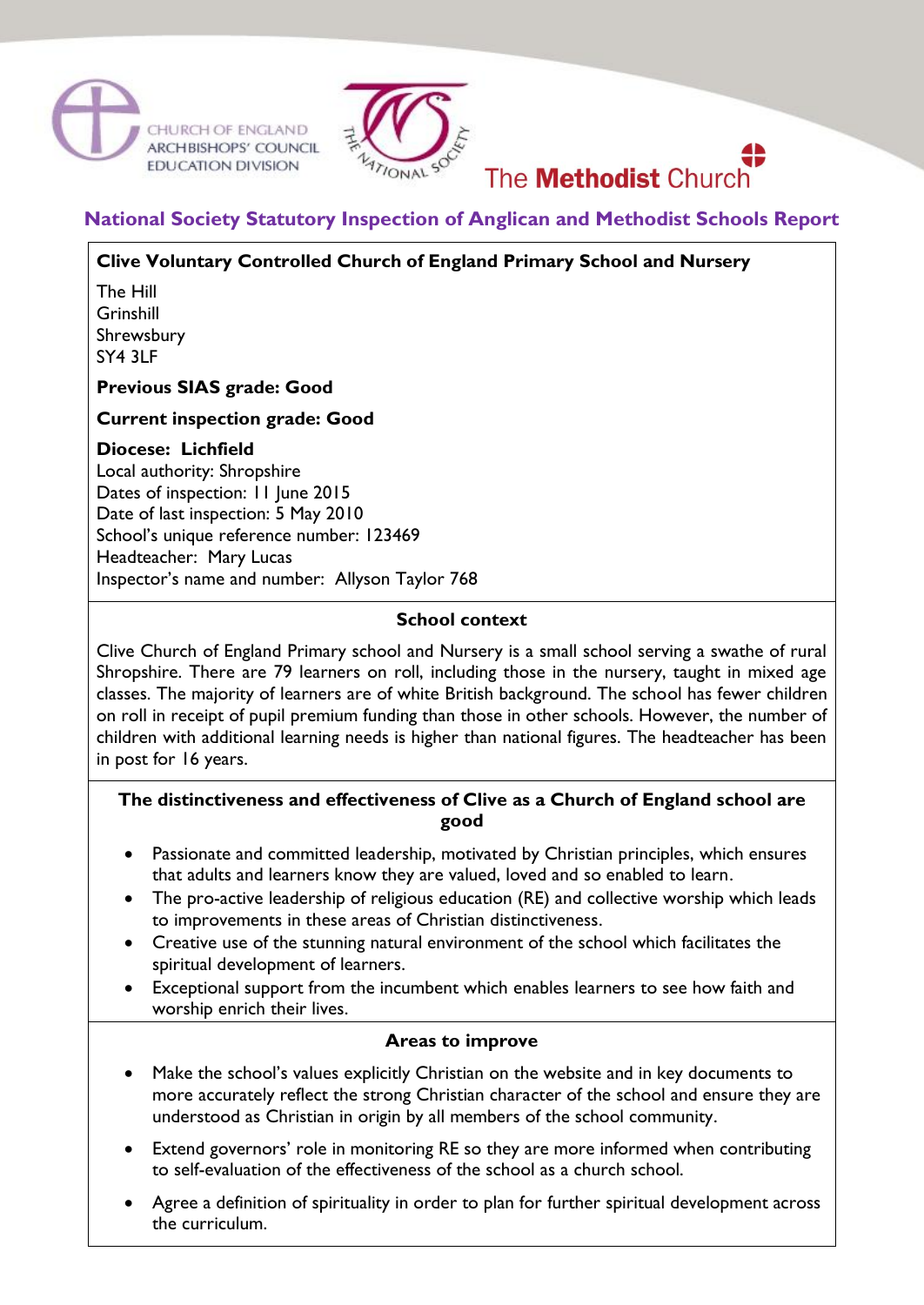## **The school, through its distinctive Christian character, is good at meeting the needs of all learners**

Clive school is motivated by Christian values and its '3Rs – respect, resilience and responsibility.' Its aims as a church school are made clear in its beautiful logo linked to Psalm 121. This reflects its unique situation on the hill, to which all lift their eyes. Staff and governors are deeply committed to ensuring the vision of 'Aim High' is fulfilled and that each learner achieves their full potential, in terms of academic results and personal development. This is an inclusive school where adults go the extra mile to meet learners' needs. A hallmark of the Christian foundation is the way that learners with significant additional needs are fully integrated and supported by their peers as well as by staff. Test results and good attendance data confirm that the majority of children enjoy school and make at least expected progress. Staff state that the values enable learners to feel positive about themselves and so they are able to meet challenges in their learning. The strong family feel reflects the Christian values of kindness, cooperation and perseverance. While adults in school recognise the Christian origins of chosen values, parents and some learners are less clear about how the values are rooted in the Christian faith. Relationships across all ages are positive and widely attributed to the church foundation. Older learners actively seek ways to support their younger colleagues. For example, at lunch the older children offer to help the Reception class. This demonstrates the impact of the school's nurturing of spiritual, moral, social and cultural education. RE and the wider curriculum ensure that learners have a good understanding of and respect for those of other faiths and cultures. One child commented, 'we are not all the same and we value differences.' RE is popular, particularly in the way it now focuses on both discussion and creative, practical activities. In discussion, learners of all ages demonstrate an impressive knowledge of Christianity, although they are less aware that Christianity is itself a multi-cultural world faith. The school is refining how teachers mark work and track progress in RE and this is at an early stage. At present the school does not have a clear definition of spirituality. There are, however, good opportunities for spiritual development through worship, and in the way the natural environment is used to enhance the curriculum.

# **The impact of collective worship on the school community is outstanding**

Worship is fundamental to the beating heart of Clive school. It shapes each day and strongly reflects the school's Christian character. Collective worship is highly valued by adults and children. They describe the often profound effect it has on their sense of self-worth and sense of community. This means that all ages show the impact of worship in the way they cooperate and create a reflective and cohesive school community. Acts of worship, whether as key stage, whole school, in church or a classroom, are consistently related to the teachings of the Bible and to the person of Jesus. Themes and Christian values are explored and the planning offers flexibility so that worship relates to the church calendar, current events and learners' interests. Worship is exceptionally well led by the incumbent, headteacher, coordinator, other staff and learners. The worship group includes all of year 6 and its role has grown so that learners are confident to plan and lead whole school worship in church and in school. The members of the group express a wish to do so even more regularly and to involve younger colleagues in leading worship. The group is currently mentoring year 5 who have volunteered to assume this responsibility next academic year. Adults and learners describe the sense of peace and harmony they feel in acts on worship, but also how it challenges their thinking for example, 'helping us see that others need our help.' It is notable that many learners are motivated to support charitable appeals after considering themes and values explored in worship. Prayer is a natural and frequent part of each day. Prayers are said in worship, before lunch and at home time. Learners are familiar with a range of prayers and often write their own and use these in collective worship. Each class's worship space allows learners to pray and reflect each day. As a result, learners appreciate these opportunities for quiet communing with God, enhancing their spiritual development. The school benefits enormously for the stalwart support of the incumbent and close proximity to the parish church. Monthly worship in church ensures that